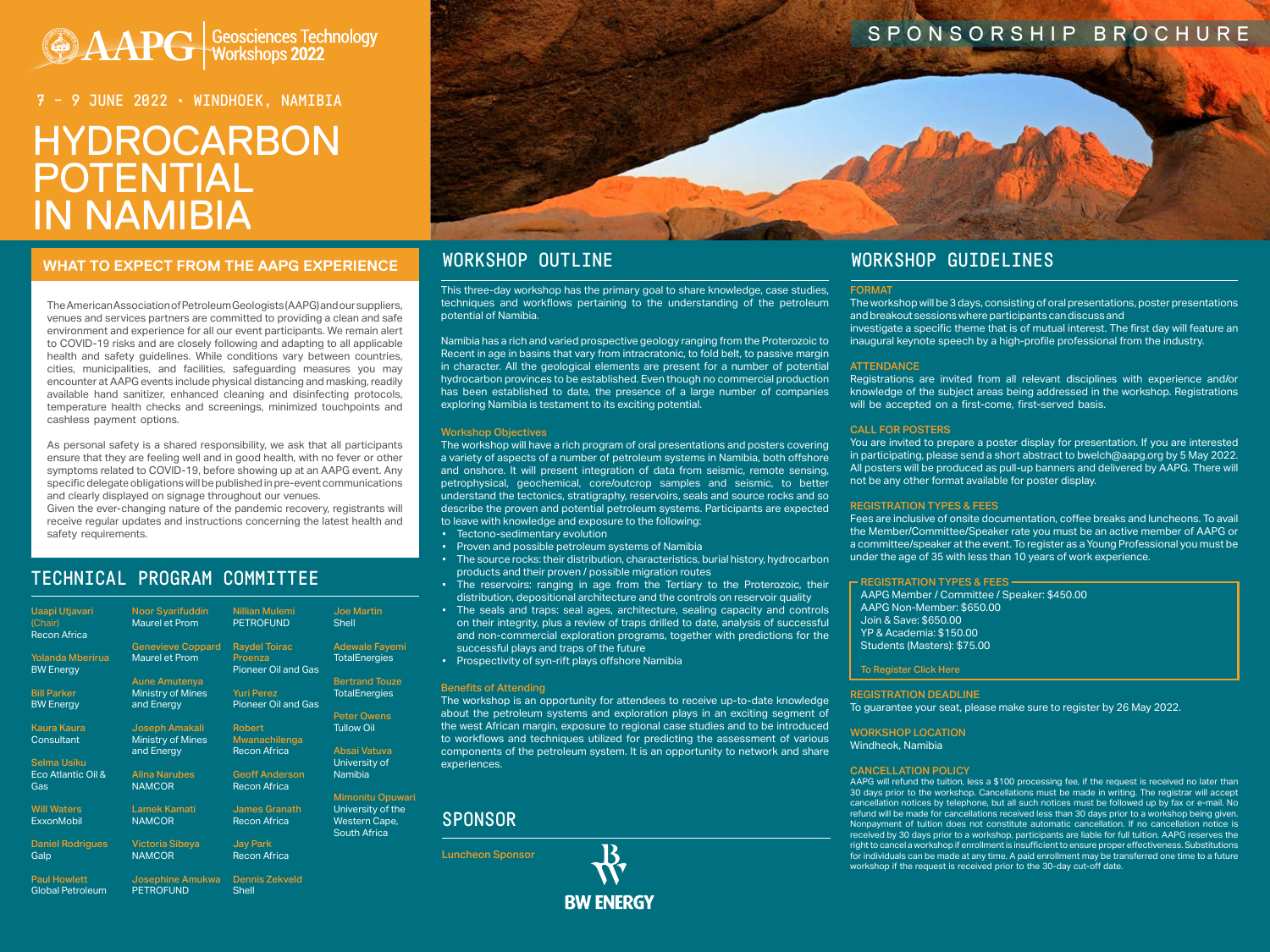# SPONSORSHIP PACKAGES



### HYDROCARBON POTENTIAL IN NAMIBIA 7 – 9 JUNE 2022 • WINDHOEK, NAMIBIA

TO REGISTER, PLEASE CLICK **[HERE](https://www.aapg.org/global/africa/events/workshop/articleid/61114/hydrocarbon-potential-in-namibia#152302391-registration)**

- 
- 
- 

FOR MORE INFORMATION VISIT [africa.aapg.org](https://www.aapg.org/global/africa)



- Company logo in the workshop brochure. • Company logo in all email broadcasts sent to
- AAPG members to promote the event.
- Company mention on all social media posts.
- Company logo and sponsorship title plus a link included on the AAPG website under "Event Sponsors".
- Prominent logo on all onsite sponsorship acknowledgement displays.
- Verbal acknowledgement by the Workshop Chairman at the dinner.
- Company logo displayed on common slide between technical sessions.
- Company logo in the onsite technical program.
- Company logo included in the registration confirmation emails.
- Company logo displayed on table tent cards throughout the dinner.
- Opportunity to invite 10 guests to the dinner.

#### **LUNCHEONS**

## PER LUNCHEON / 3 PACKAGES ARE AVAILABLE  $\overline{USS}$  5,000

#### WORKSHOP DINNER

### US\$ 14,000

- Company logo in the workshop brochure.
- Company logo in all email broadcasts sent to AAPG members to promote the event.
- Company mention in all social media posts.
- Company logo and sponsorship title plus a link included on the AAPG website under 'Event Sponsors'.
- Prominent logo on all onsite sponsorship acknowledgement displays.
- Verbal acknowledgement by the Workshop Chairs at the opening of the event.
- Company logo displayed on common slide between technical sessions.
- Company logo included in the onsite technical program.
- Company logo displayed on tent cards during the luncheon.
- Company logo in the workshop brochure.
- Company logo in all email broadcasts sent to AAPG members to promote the event.
- Company mention in all social media posts.
- Company logo and sponsorship title plus a link included on the AAPG website under 'Event Sponsors'.
- Prominent logo on all onsite sponsorship acknowledgement displays.
- Verbal acknowledgement by the Workshop Chairs at the opening of the event.
- Company logo displayed on common slide between technical sessions.
- Company logo included in the onsite technical program.
- Company logo included in the registration confirmation emails.
- Three (3) complimentary registrations to attend the workshop.

### PLATINUM SPONSOR

#### US\$ 17,500

- Company logo in the workshop brochure.
- Company logo in all email broadcasts sent to AAPG members to promote the event.
- Company mention in all social media posts.
- Company logo and sponsorship title plus a link included on the AAPG website under 'Event Sponsors'.
- Prominent logo on all onsite sponsorship acknowledgement displays.
- Verbal acknowledgement by the Workshop Chairs at the opening of the event.
- Company logo displayed on common slide between technical sessions.
- Company logo included in the onsite technical program.
- Delegate bags distributed to all workshop attendees to be branded with company logo\*

\*Bags to be sourced and provided by AAPG \*Sponsorship to be confirmed no less than 2 months prior to the workshop start date

# DELEGATE BAG

#### US\$ 7,500

- Verbal acknowledgement by the Workshop Chairs at the opening of the event.
- Company logo and sponsorship title plus a link included on the AAPG website under 'Event Sponsors'.
- Company logo included in the onsite technical program.
- Company has the opportunity to include their promotional material in the workshop delegate bag which is distributed to all attendees (non-exclusive).

### DELEGATE BAG INSERT SPONSOR (NON-EXCLUSIVE) US\$ 1,500

- Company logo in the workshop brochure.
- Company logo in all email broadcasts sent to AAPG members to promote the event.
- Company mention in all social media posts.
- Company logo and sponsorship title plus a link included on the AAPG website under 'Event Sponsors'.
- Prominent logo on sponsorship acknowledgement displays.
- Verbal acknowledgement by the Workshop Chairs at the opening of the event.
- Company logo displayed on common slide between technical sessions.
- Company logo in the onsite technical program.
- Lanyards distributed to all workshop attendees to be co-branded with AAPG and sponsor company logo\*

\*Lanyards to be sourced and provided by AAPG

LANYARDS SPONSOR

# US\$ 6,000

- Verbal acknowledgement by the Workshop Chairs at the opening of the event. • Company logo and sponsorship title plus a link included on the AAPG website under 'Event Sponsors'.
- Prominent company logo included on the workshop survey distributed to all attendees.
- Company logo included in the onsite technical program.

# WORKSHOP SURVEY SPONSOR

US\$ 2,000

- Verbal acknowledgement by the Workshop Chairs at the opening of the event. • Company logo and sponsorship title plus a link included on the AAPG website
- under 'Event Sponsors'.
- Prominent company logo included on the 'Digital Abstracts' distributed to all workshop attendees.
- Company logo included in the onsite technical program.
- 

#### WORKSHOP ABSTRACT SPONSOR

US\$ 2,000

- Company logo in the workshop brochure.
- Company logo in all email broadcasts sent to AAPG members to promote the event.
- Company mention in all social media posts.
- Company logo and sponsorship title plus a link included on the AAPG website under 'Event Sponsors'.
- Prominent logo on all onsite sponsorship acknowledgement displays.
- Verbal acknowledgement by the Workshop Chairs at the opening of the event.
- Company logo displayed on common slide between technical sessions.
- Company logo included in the onsite technical program.
- Company logo included in the registration confirmation emails.
- Two (2) complimentary registrations to attend the workshop.

### GOLD SPONSOR

#### US\$ 15,500

- Company logo in the workshop brochure.
- Company logo in all email broadcasts sent to AAPG members to promote the event.
- Company mention in all social media posts.
- Company logo and sponsorship title plus a link included on the AAPG website under 'Event Sponsors'.
- Prominent logo on all onsite sponsorship acknowledgement displays.
- Verbal acknowledgement by the Workshop Chairs at the opening of the event.
- Company logo displayed on common slide between technical sessions.
- Company logo included in the onsite technical program.
- Company logo included in the registration confirmation emails.
- One (1) complimentary registration to attend the workshop.

## SILVER SPONSOR

#### US\$ 12,500

- Verbal acknowledgement by the Workshop Chairs at the opening of the event.
- Company logo and sponsorship title plus a link included on the AAPG website under 'Event Sponsors'.
- Company logo included in the onsite technical program.
- Company has the exclusive opportunity to include their promotional material in the workshop delegate bag which is distributed to all attendees.

### DELEGATE BAG INSERT SPONSOR (EXCLUSIVE)

#### US\$ 3,000

- Company logo in the workshop brochure.
- Company logo in all email broadcasts sent to AAPG members to promote the event.
- Company mention in all social media posts.
- Company logo and sponsorship title plus a link included on the AAPG website under 'Event Sponsors'.
- Prominent logo on all onsite sponsorship acknowledgement displays.
- Verbal acknowledgement by the Workshop Chairs at the opening of the event.
- Company logo displayed on common slide between technical sessions.
- Company logo included in the onsite technical program.
- Company logo displayed on tent cards during the coffee breaks.

#### COFFEE BREAK SPONSOR

# PER DAY / 3 PACKAGES ARE AVAILABLE US\$ 3,500